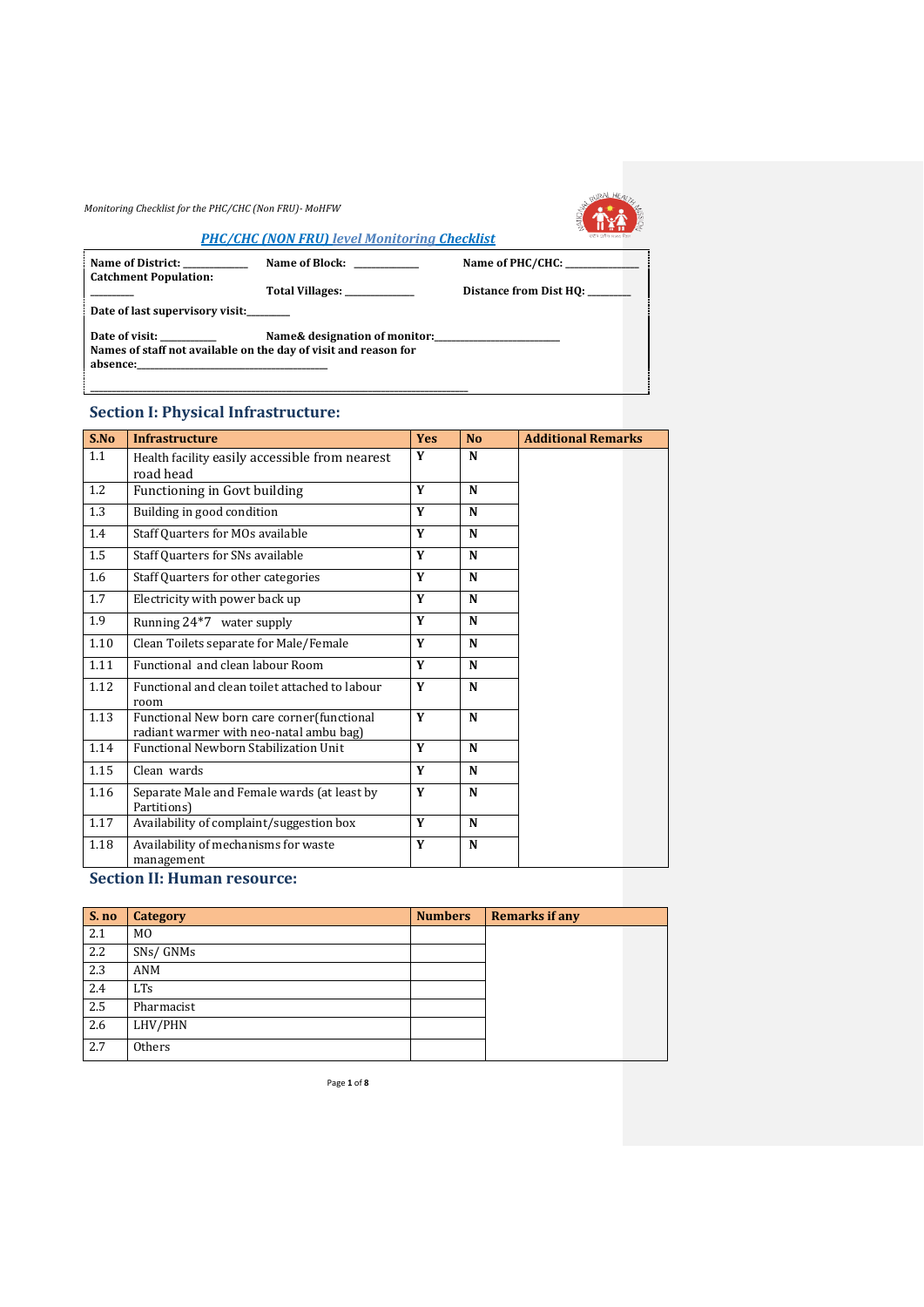

## **Section III: Training Status of HR**

| S. no | <b>Training</b>             | No. trained | <b>Remarks if any</b> |  |
|-------|-----------------------------|-------------|-----------------------|--|
| 3.1   | BeMOC                       |             |                       |  |
| 3.2   | <b>SBA</b>                  |             |                       |  |
| 3.3   | MTP/MVA                     |             |                       |  |
| 3.4   | <b>NSV</b>                  |             |                       |  |
| 3.5   | <b>IMNCI</b>                |             |                       |  |
| 3.6   | F-IMNCI                     |             |                       |  |
| 3.7   | <b>NSSK</b>                 |             |                       |  |
| 3.8   | Mini Lap                    |             |                       |  |
| 3.9   | <b>IUD</b>                  |             |                       |  |
| 3.10  | RTI/STI                     |             |                       |  |
| 3.11  | Immunization and cold chain |             |                       |  |
| 3.12  | Others                      |             |                       |  |

# **Section IV: Equipment**

| S. No | <b>Equipment</b>                                                      | <b>Yes</b> | No.            | <b>Remarks</b> |
|-------|-----------------------------------------------------------------------|------------|----------------|----------------|
| 4.1   | Functional BP Instrument and                                          | Y          | N              |                |
|       | Stethoscope                                                           |            |                |                |
| 4.2   | Sterilised delivery sets                                              | Y          | N              |                |
| 4.3   | Functional neonatal. Paediatric and<br><b>Adult Resuscitation kit</b> | Y          | N              |                |
| 4.4   | Functional Weighing Machine (Adult and<br>infant/newborn)             | Y          | N              |                |
| 4.5   | <b>Functional Needle Cutter</b>                                       | Y          | N              |                |
| 4.6   | <b>Functional Radiant Warmer</b>                                      | Y          | N              |                |
| 4.7   | <b>Functional Suction apparatus</b>                                   | Y          | N              |                |
| 4.8   | Functional Facility for Oxygen<br>Administration                      | Y          | N              |                |
| 4.9   | <b>Functional Autoclave</b>                                           | Y          | N              |                |
| 4.10  | Functional ILR and Deep Freezer                                       | Y          | N              |                |
| 4.11  | <b>Functional Deep Freezer</b>                                        |            |                |                |
| 4.12  | <b>Emergency Tray with emergency</b><br>injections                    | Y          | N              |                |
| 4.13  | MVA/ EVA Equipment                                                    | Y          | N              |                |
|       | <b>Laboratory Equipment</b>                                           | <b>Yes</b> | N <sub>0</sub> | <b>Remarks</b> |
| 4.14  | <b>Functional Microscope</b>                                          | Y          | N              |                |
| 4.15  | Functional Hemoglobinometer                                           | Y          | $\mathbf N$    |                |
| 4.16  | Functional Centrifuge,                                                | Y          | N              |                |
| 4.17  | Functional Semi autoanalyzer                                          | Y          | N              |                |
| 4.18  | Reagents and Testing Kits                                             | Y          | N              |                |

Page **2** of **8**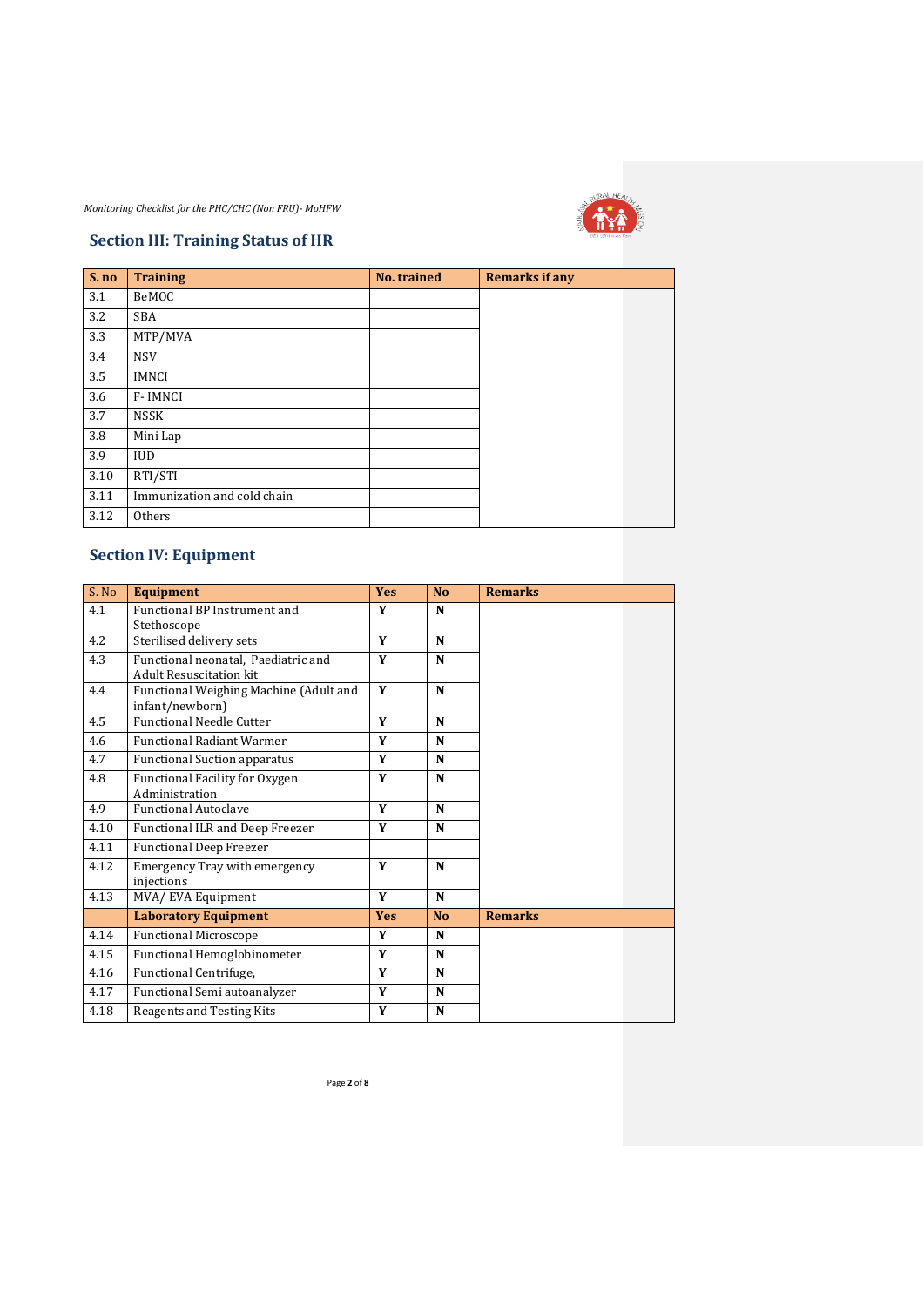

## **Section V: Essential Drugs and Supplies**

| S.No             | <b>Drugs</b>                            | <b>Yes</b> | <b>No</b>        | <b>Remarks</b> |
|------------------|-----------------------------------------|------------|------------------|----------------|
| 5.1              | EDL available and displayed             | Y          | $\boldsymbol{N}$ |                |
| 5.2              | Computerised inventory management       | Y          | $\boldsymbol{N}$ |                |
| 5.3              | <b>IFA</b> tablets                      | Y          | $\boldsymbol{N}$ |                |
| 5.4              | IFA tablets (blue)                      | Y          | N                |                |
| 5.5              | IFA syrup with dispenser                | Y          | $\boldsymbol{N}$ |                |
| 5.6              | Vit A syrup                             | Y          | $\boldsymbol{N}$ |                |
| 5.7              | ORS packets                             | Y          | $\boldsymbol{N}$ |                |
| 5.8              | Zinc tablets                            | Y          | $\boldsymbol{N}$ |                |
| $\overline{5.9}$ | Inj Magnesium Sulphate                  | Y          | $\boldsymbol{N}$ |                |
| 5.10             | Inj Oxytocin                            | Y          | $\boldsymbol{N}$ |                |
| 5.11             | Misoprostol tablets                     | Y          | $\boldsymbol{N}$ |                |
| 5.12             | Mifepristone tablets                    | Y          | $\boldsymbol{N}$ |                |
| 5.13             | Availability of antibiotics             | Y          | $\boldsymbol{N}$ |                |
| 5.14             | Labelled emergency tray                 | Y          | $\boldsymbol{N}$ |                |
| 5.15             | Drugs for hypertension, Diabetes,       | Y          | $\boldsymbol{N}$ |                |
|                  | common ailments e.g PCM,                |            |                  |                |
|                  | metronidazole, anti-allergic drugs etc. |            |                  |                |
| 5.16             | Adequate Vaccine Stock available        | Y          | N                |                |
|                  |                                         |            |                  |                |
| S.No             | <b>Supplies</b>                         | <b>Yes</b> | <b>No</b>        | <b>Remarks</b> |
| 5.17             | Pregnancy testing kits                  | Y          | $\boldsymbol{N}$ |                |
| 5.18             | Urine albumin and sugar testing kit     | Y          | $\boldsymbol{N}$ |                |
| 5.19             | <b>OCPs</b>                             | Y          | $\boldsymbol{N}$ |                |
| 5.20             | EC pills                                | Y          | $\boldsymbol{N}$ |                |
| 5.21             | <b>IUCDs</b>                            | Y          | $\boldsymbol{N}$ |                |
| 5.22             | Sanitary napkins                        | Y          | $\boldsymbol{N}$ |                |
| S.No             | <b>Essential Consumables</b>            | <b>Yes</b> | <b>No</b>        | <b>Remarks</b> |
| 5.23             | Gloves, Mckintosh, Pads, bandages,      | Y          | N                |                |
|                  | and gauze etc.                          |            |                  |                |

## **Section VI: Other Services :**

| S.no | <b>Lab Services</b>     | <b>Yes</b> | N <sub>o</sub> | <b>Remarks</b> |  |
|------|-------------------------|------------|----------------|----------------|--|
| 6.1  | Haemoglobin             | Y          | N              |                |  |
| 6.2  | CBC                     | Y          | N              |                |  |
| 6.3  | Urine albumin and Sugar | Y          | N              |                |  |
| 6.4  | Serum Bilirubin test    | Y          | N              |                |  |
| 6.5  | <b>Blood Sugar</b>      | Y          | N              |                |  |
| 6.6  | <b>RPR</b>              | Y          | N              |                |  |
| 6.7  | Malaria                 | Y          | N              |                |  |
| 6.8  | T.B                     | Y          | N              |                |  |
| 6.9  | <b>HIV</b>              | Y          | N              |                |  |
| 6.10 | Others                  | Y          | N              |                |  |

Page **3** of **8**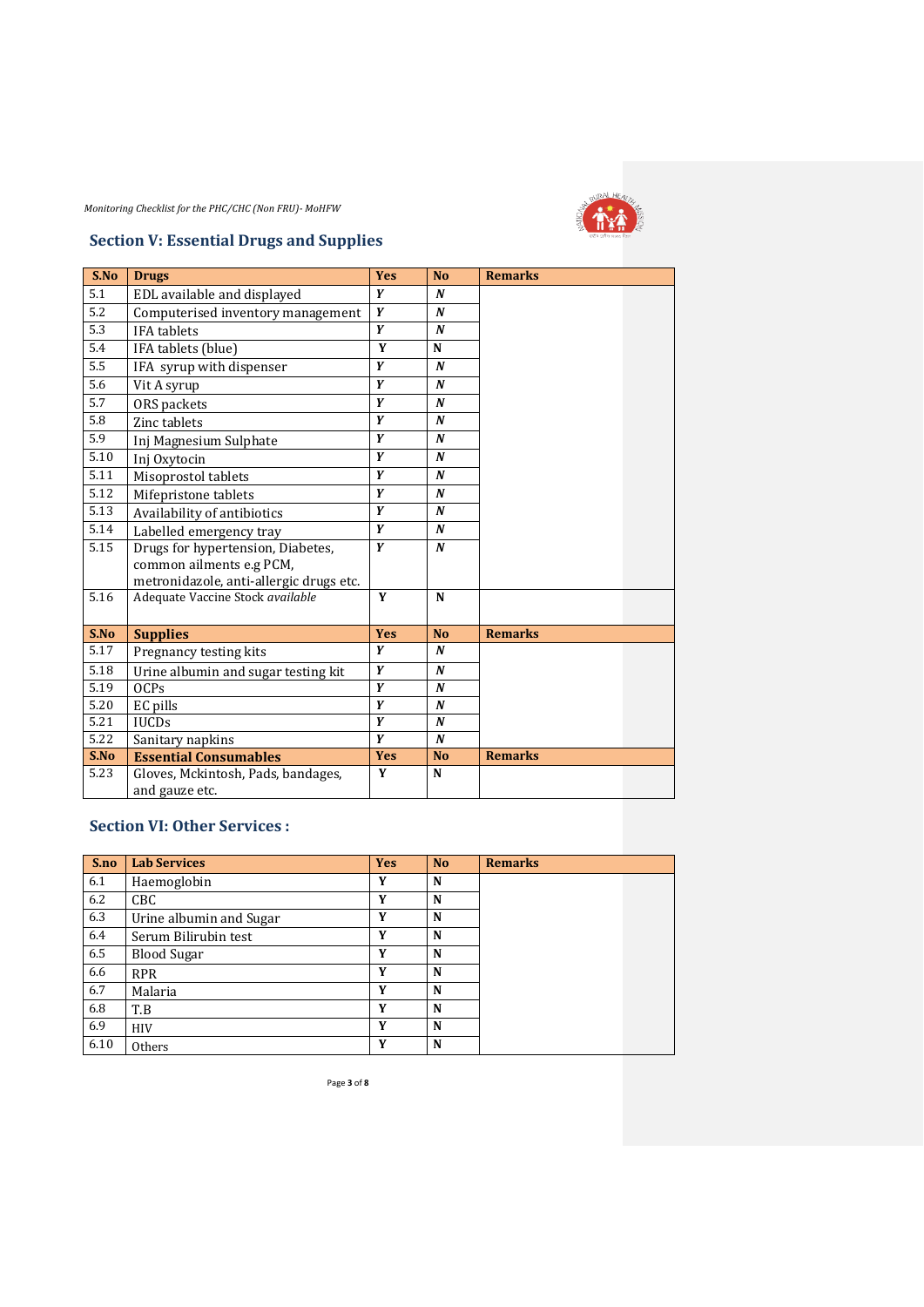

# **Section VII: Service Delivery in last two quarters:**

| S.No | <b>Service Utilization Parameter</b>                                   | Q1 | Q <sub>2</sub> | <b>Remarks</b> |
|------|------------------------------------------------------------------------|----|----------------|----------------|
| 7.1  | <b>OPD</b>                                                             |    |                |                |
| 7.2  | <b>IPD</b>                                                             |    |                |                |
| 7.3  | Expected number of pregnancies                                         |    |                |                |
| 7.4  | MCTS entry on percentage of women<br>registered in the first trimester |    |                |                |
| 7.5  | No. of pregnant women given IFA                                        |    |                |                |
| 7.6  | Total deliveries conducted                                             |    |                |                |
| 7.7  | Number of obstetric complications<br>managed, pls specify type         |    |                |                |
| 7.8  | No. of neonates initiated breast<br>feeding within one hour            |    |                |                |
| 7.9  | Number of children screened for<br>Defects at birth under RBSK         |    |                |                |
| 7.10 | RTI/STI Treated                                                        |    |                |                |
| 7.11 | No of admissions in NBSUs, if available                                |    |                |                |
| 7.12 | No. of sick children referred                                          |    |                |                |
| 7.13 | No. of pregnant women referred                                         |    |                |                |
| 7.14 | ANC1 registration                                                      |    |                |                |
| 7.15 | <b>ANC3 Coverage</b>                                                   |    |                |                |
| 7.16 | <b>ANC4 Coverage</b>                                                   |    |                |                |
| 7.17 | No. of IUCD Insertions                                                 |    |                |                |
| 7.18 | No. of Tubectomy                                                       |    |                |                |
| 7.19 | No. of Vasectomy                                                       |    |                |                |
| 7.20 | No. of Minilap                                                         |    |                |                |
| 7.21 | No. of children fully immunized                                        |    |                |                |
| 7.22 | Measles coverage                                                       |    |                |                |
| 7.23 | No. of children given ORS + Zinc                                       |    |                |                |
| 7.24 | No. of children given Vitamin A                                        |    |                |                |
| 7.25 | No. of women who accepted post partum<br>FP services                   |    |                |                |
| 7.26 | No. of MTPs conducted                                                  |    |                |                |
| 7.27 | Maternal deaths, if any                                                |    |                |                |
| 7.28 | Still births, if any                                                   |    |                |                |
| 7.29 | Neonatal deaths, if any                                                |    |                |                |
| 7.30 | Infant deaths, if any                                                  |    |                |                |

Page **4** of **8**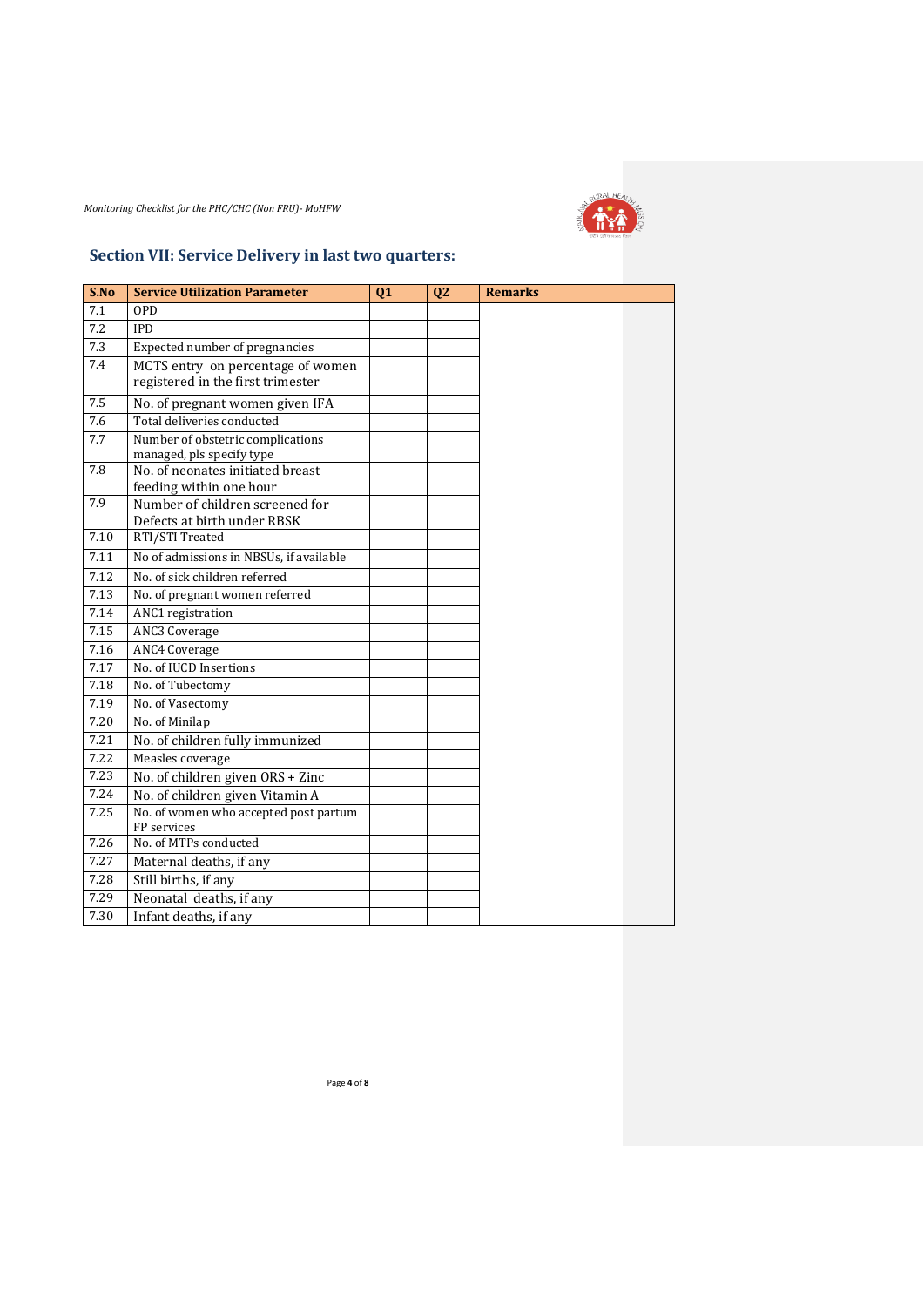

## **Section VII a: Service delivery in post natal wards:**

| S.No | <b>Parameters</b>                                                                               | <b>Yes</b> | <b>No</b> | <b>Remarks</b> |
|------|-------------------------------------------------------------------------------------------------|------------|-----------|----------------|
| 7.1a | All mothers initiated breast<br>feeding within one hr of normal<br>delivery                     | Y          | N         |                |
| 7.2a | Zero dose BCG, Hepatitis B and<br>OPV given                                                     | Y          | N         |                |
| 7.3a | Counseling on IYCF done                                                                         | Y          | N         |                |
| 7.4a | Counseling on Family Planning<br>done                                                           | Y          | N         |                |
| 7.5a | Mothers asked to stay for 48 hrs                                                                | Y          | N         |                |
| 7.6a | JSY payment being given before<br>discharge                                                     | Y          | N         |                |
| 7.7a | Mode of JSY payment (Cash/<br>bearer cheque/Account payee<br>cheque/Account Transfer)           |            |           |                |
| 7.8a | Any expenditure incurred by<br>Mothers on travel, drugs or<br>diagnostics (Please give details) | Y          | N         |                |
| 7.9a | Diet being provided free of<br>charge                                                           | Y          | N         |                |

## **Section VIII: Quality parameter of the facility**

|      | Through probing questions and demonstrations assess does the staff know how to |            |                |                | <b>Commented [RN1]:</b> Needs to be defined |
|------|--------------------------------------------------------------------------------|------------|----------------|----------------|---------------------------------------------|
| S.No | <b>Essential Skill Set</b>                                                     | <b>Yes</b> | N <sub>o</sub> | <b>Remarks</b> |                                             |
| 8.1  | Manage high risk pregnancy                                                     | Y          | N              |                |                                             |
| 8.2  | Provide essential newborn                                                      | Y          | N              |                |                                             |
|      | care(thermoregulation,                                                         |            |                |                |                                             |
|      | breastfeeding and asepsis)                                                     |            |                |                |                                             |
| 8.3  | Manage sick neonates and infants                                               | Y          | N              |                |                                             |
| 8.4  | Correctly Uses Partograph                                                      | Y          | N              |                |                                             |
| 8.5  | Correctly insert IUCD                                                          | Y          | N              |                |                                             |
| 8.6  | Correctly administer vaccines                                                  | Y          | N              |                |                                             |
| 8.7  | Alternate Vaccine Delivery                                                     | Y          | N              |                |                                             |
|      | (AVD) system functional                                                        |            |                |                |                                             |
| 8.7  | Segregation of waste in colour                                                 | Y          | N              |                |                                             |
|      | coded bins                                                                     |            |                |                |                                             |
| 8.8  | Adherence to IMEP protocols                                                    | Y          | N              |                |                                             |

Page **5** of **8**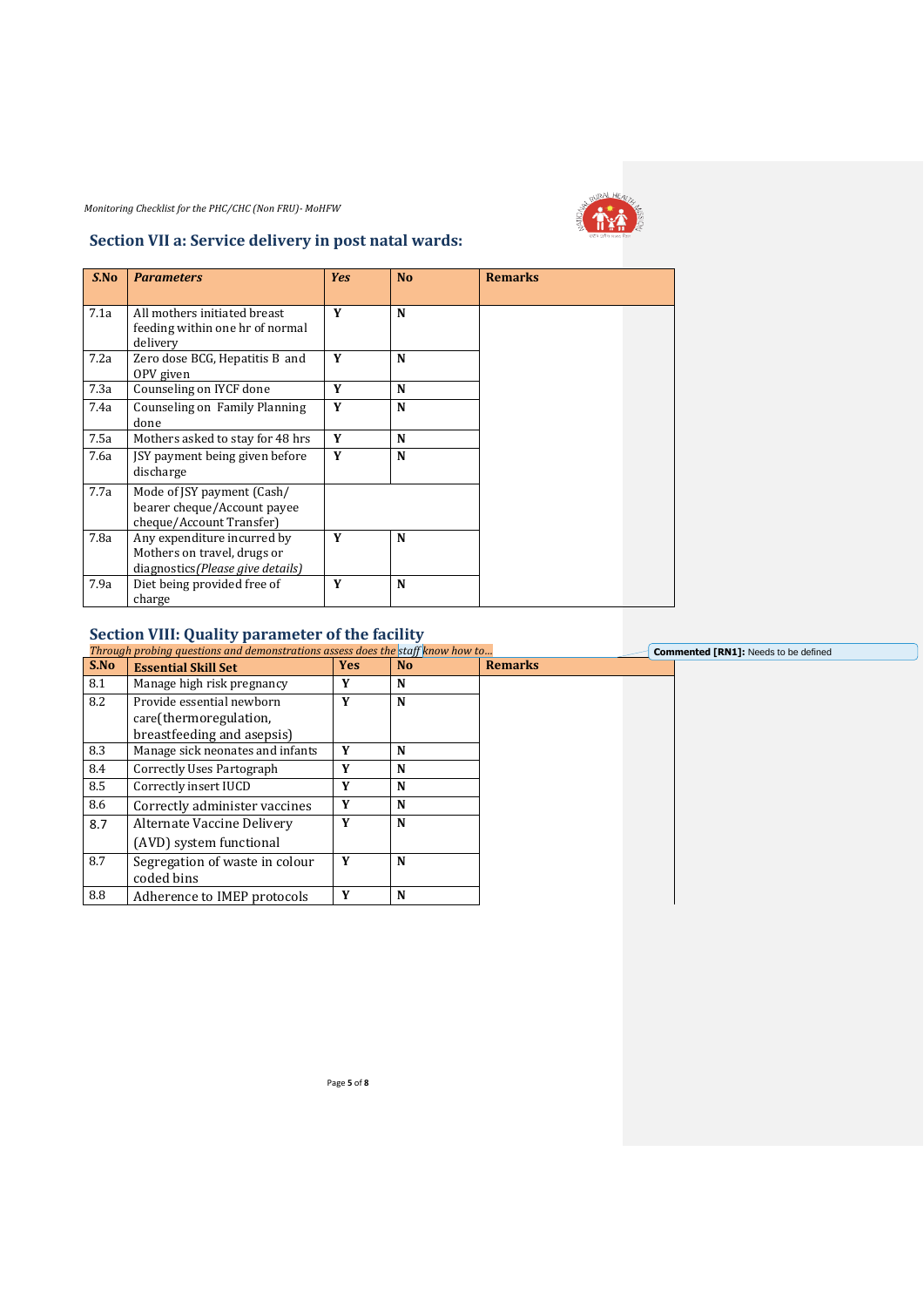

#### **Section IX: Record Maintenance:**

| S. no | <b>Record</b>                                      | Available,<br><b>Updated</b><br>and<br>correctly<br>filled | <b>Available</b><br>but Not<br>maintain<br>ed | <b>Not</b><br>Avai<br>lable | <b>Remarks/Timeline</b><br>for completion |  |
|-------|----------------------------------------------------|------------------------------------------------------------|-----------------------------------------------|-----------------------------|-------------------------------------------|--|
| 9.1   | <b>OPD</b> Register                                |                                                            |                                               |                             |                                           |  |
| 9.2   | <b>IPD Register</b>                                |                                                            |                                               |                             |                                           |  |
| 9.3   | <b>ANC Register</b>                                |                                                            |                                               |                             |                                           |  |
| 9.4   | PNC Register                                       |                                                            |                                               |                             |                                           |  |
| 9.5   | Indoor bed head ticket                             |                                                            |                                               |                             |                                           |  |
| 9.6   | Line listing of severely anaemic pregnant<br>women |                                                            |                                               |                             |                                           |  |
| 9.7   | Labour room register                               |                                                            |                                               |                             |                                           |  |
| 9.8   | Partographs                                        |                                                            |                                               |                             |                                           |  |
| 9.9   | OT Register                                        |                                                            |                                               |                             |                                           |  |
| 9.10  | FP Register                                        |                                                            |                                               |                             |                                           |  |
| 9.11  | <b>Immunisation Register</b>                       |                                                            |                                               |                             |                                           |  |
| 9.12  | <b>Updated Microplan</b>                           |                                                            |                                               |                             |                                           |  |
| 9.13  | Drug Stock Register                                |                                                            |                                               |                             |                                           |  |
| 9.14  | Referral Registers (In and Out)                    |                                                            |                                               |                             |                                           |  |
| 9.15  | Payments under JSY                                 |                                                            |                                               |                             |                                           |  |
| 9.16  | Untied funds expenditure (Check %<br>expenditure)  |                                                            |                                               |                             |                                           |  |
| 9.17  | AMG expenditure (Check %<br>expenditure)           |                                                            |                                               |                             |                                           |  |
| 9.18  | RKS expenditure (Check %<br>expenditure)           |                                                            |                                               |                             |                                           |  |

# **Section X: Referral linkages in last two quarters:**

| $S$ . no | <b>ISSK</b>            | <b>Mode of</b><br><b>Transport</b><br>(Specify)<br>Govt./pvt) | No. of<br>women<br>transporte<br>d during<br><b>ANC/INC/P</b><br>N <sub>C</sub> | No. of<br>sick<br><i>infants</i><br>transpor<br>ted | No.<br><b>of</b><br>chil<br>dren<br>$1 - 6$<br>year<br>S | <b>Free/Paid</b> |
|----------|------------------------|---------------------------------------------------------------|---------------------------------------------------------------------------------|-----------------------------------------------------|----------------------------------------------------------|------------------|
| 10.1     | Home to facility       |                                                               |                                                                                 |                                                     |                                                          |                  |
| 10.2     | Inter facility         |                                                               |                                                                                 |                                                     |                                                          |                  |
|          | Facility to Home (drop |                                                               |                                                                                 |                                                     |                                                          |                  |
| 10.3     | back)                  |                                                               |                                                                                 |                                                     |                                                          |                  |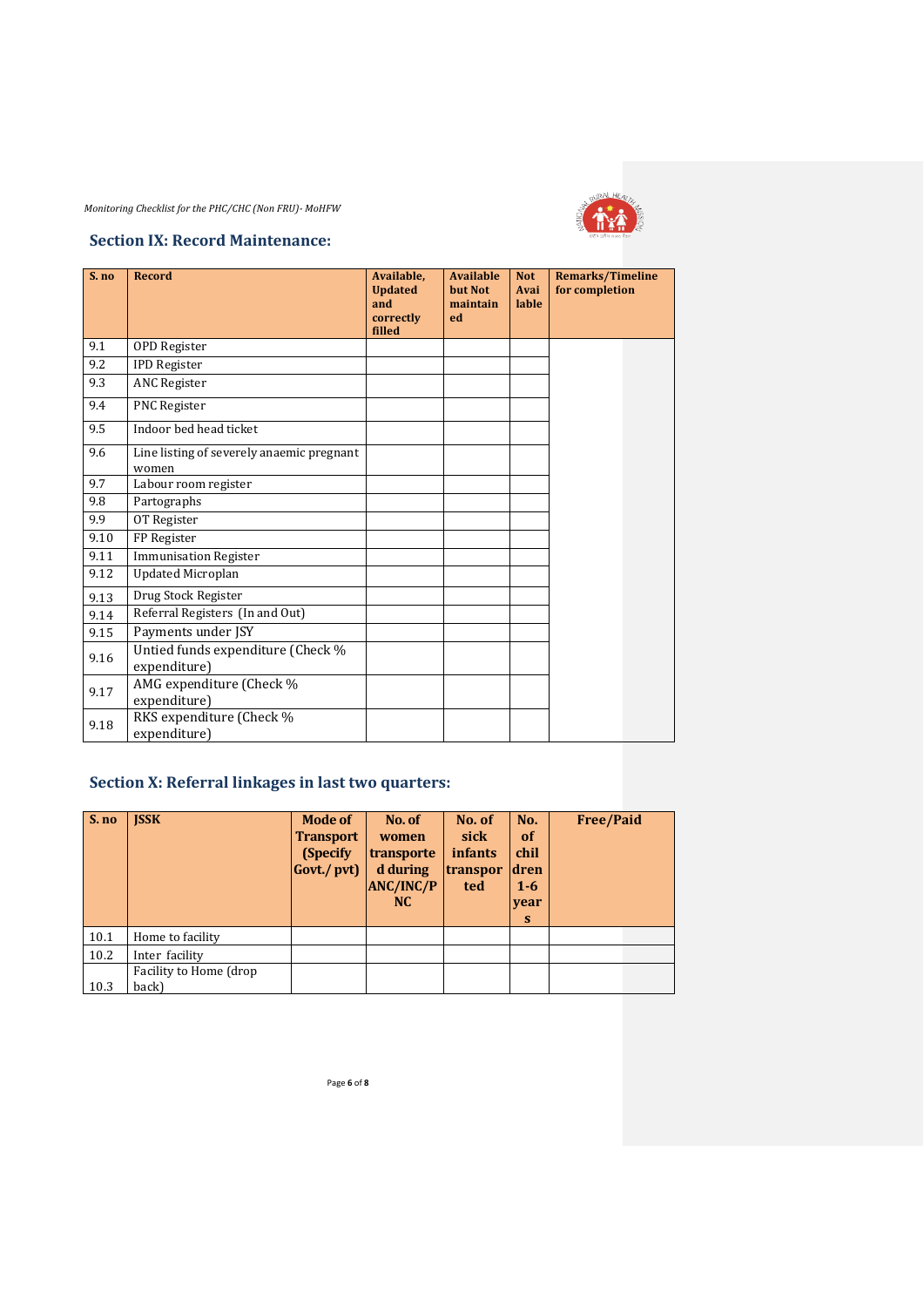

#### **Section XI: IEC Display:**

| S.No  | <b>Material</b>                   | <b>Yes</b> | N <sub>0</sub> | <b>Remarks</b> |
|-------|-----------------------------------|------------|----------------|----------------|
|       | Approach roads have directions to | Y          | N              |                |
| 11.1  | the health facility               |            |                |                |
| 11.2  | Citizen Charter                   | Y          | N              |                |
| 11.3  | Timings of the Health Facility    | Y          | N              |                |
| 11.4  | List of services available        | Y          | N              |                |
| 11.5  | <b>Essential Drug List</b>        | Y          | N              |                |
| 11.6  | <b>Protocol Posters</b>           | Y          | N              |                |
| 11.7  | <b>ISSK</b> entitlements          | Y          | N              |                |
| 11.8  | Immunization Schedule             | Y          | N              |                |
|       |                                   |            |                |                |
| 11.9  | <b>ISY</b> entitlements           | Y          | N              |                |
|       |                                   |            |                |                |
| 11.10 | Other related IEC material        | Y          | N              |                |

# **Section XII: Additional/Support Services:**

| Sl. no | <b>Services</b>                               | <b>Yes</b> | N <sub>0</sub> | <b>Remarks</b> |
|--------|-----------------------------------------------|------------|----------------|----------------|
| 12.1   | Regular fumigation (Check Records)            | Y          | N              |                |
| 12.2   | Functional laundry/washing services           | Y          | N              |                |
| 12.3   | Availability of dietary services              | Y          | N              |                |
| 12.4   | Appropriate drug storage facilities           |            | N              |                |
| 12.5   | Equipment maintenance and repair<br>mechanism |            | N              |                |
| 12.6   | Grievance redressal mechanisms                | v          | N              |                |
| 12.7   | Tally Implemented                             | v          | N              |                |

## **Section XIII: Previous supervisory visits:**

| S. no | Name and Designation of the<br>supervisor | <b>Place of posting of</b><br><b>Supervisor</b> | Date of visit |
|-------|-------------------------------------------|-------------------------------------------------|---------------|
| 13.1  |                                           |                                                 |               |
| 13.2  |                                           |                                                 |               |
| 13.3  |                                           |                                                 |               |
| 13.4  |                                           |                                                 |               |
| 13.5  |                                           |                                                 |               |
|       |                                           |                                                 |               |